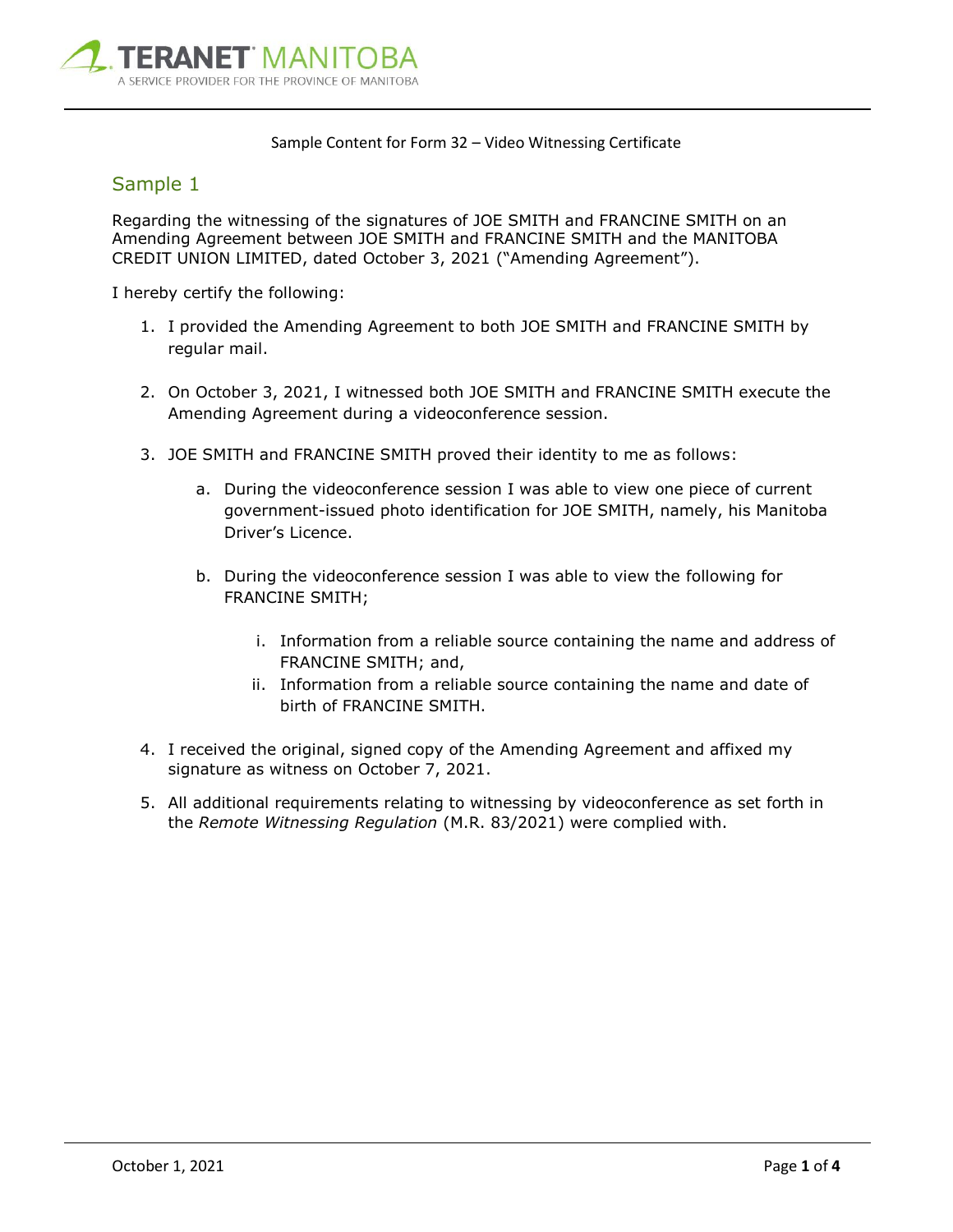

## Sample 2

Regarding the witnessing of the signatures of JOE SMITH and FRANCINE SMITH on a Transfer of Land identified by control number 1A7F-B675-49ED-43A1-9817-15C7-757E-FB98 (the "Transfer").

- 1. FRED JONES, a person acting under my direction and supervision, provided the Transfer to JOE SMITH and FRANCINE SMITH via email.
- 2. On October 3, 2021, I witnessed both JOE SMITH and FRANCINE SMITH execute the Transfer during a videoconference session.
- 3. JOE SMITH and FRANCINE SMITH proved their identity to me as follows:
	- a. During the videoconference session I was able to view one piece of current government-issued photo identification for JOE SMITH, namely, his Canadian Passport.
	- b. FRANCINE SMITH has previously proven her identity to me and no further proof of identification was produced during the videoconference session.
- 4. I received the original, signed copy of the Transfer and affixed my signature as witness on October 7, 2021.
- 5. All additional requirements relating to witnessing by videoconference as set forth in the *Remote Witnessing Regulation* (M.R. 83/2021) were complied with.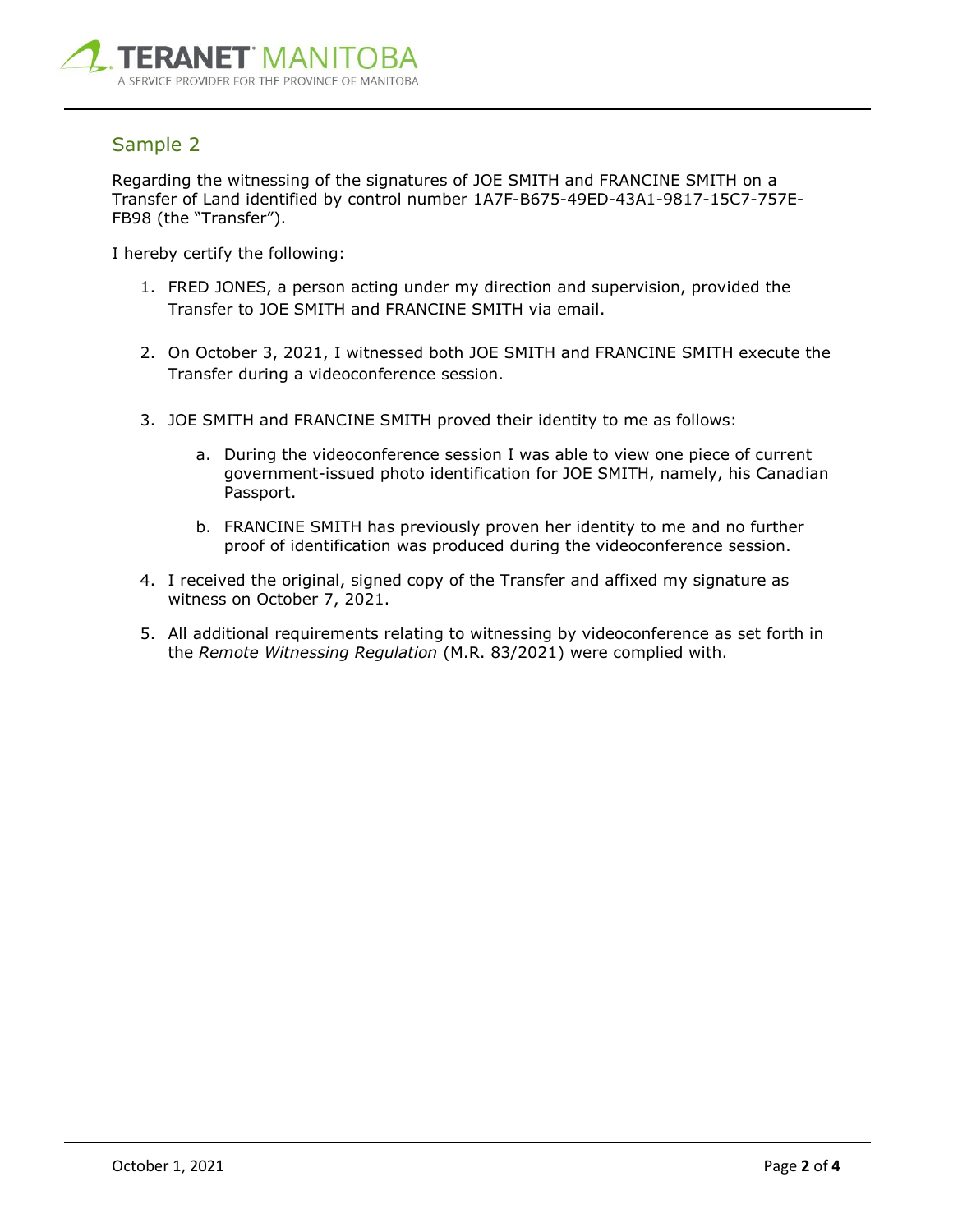

## Sample 3

Regarding the witnessing of the signatures of JOE SMITH on a Release of Homestead Rights, dated October 3, 2021 ("Release of Homestead")

- 1. I provided the Release of Homestead to JOE SMITH by regular mail.
- 2. On October 3, 2021, I witnessed JOE SMITH execute the Release of Homestead during a videoconference session.
- 3. JOE SMITH proved his identity to me as follows:
	- a. During the videoconference session I was able to view one piece of current government-issued photo identification for JOE SMITH, namely, his Manitoba Driver's Licence.
- 4. I received the original, signed copy of the Release of Homestead and affixed my signature as witness on October 7, 2021.
- 5. All additional requirements relating to witnessing by videoconference as set forth in the *Remote Witnessing Regulation* (M.R. 83/2021), including requirements under *The Homesteads Act*, were complied with.